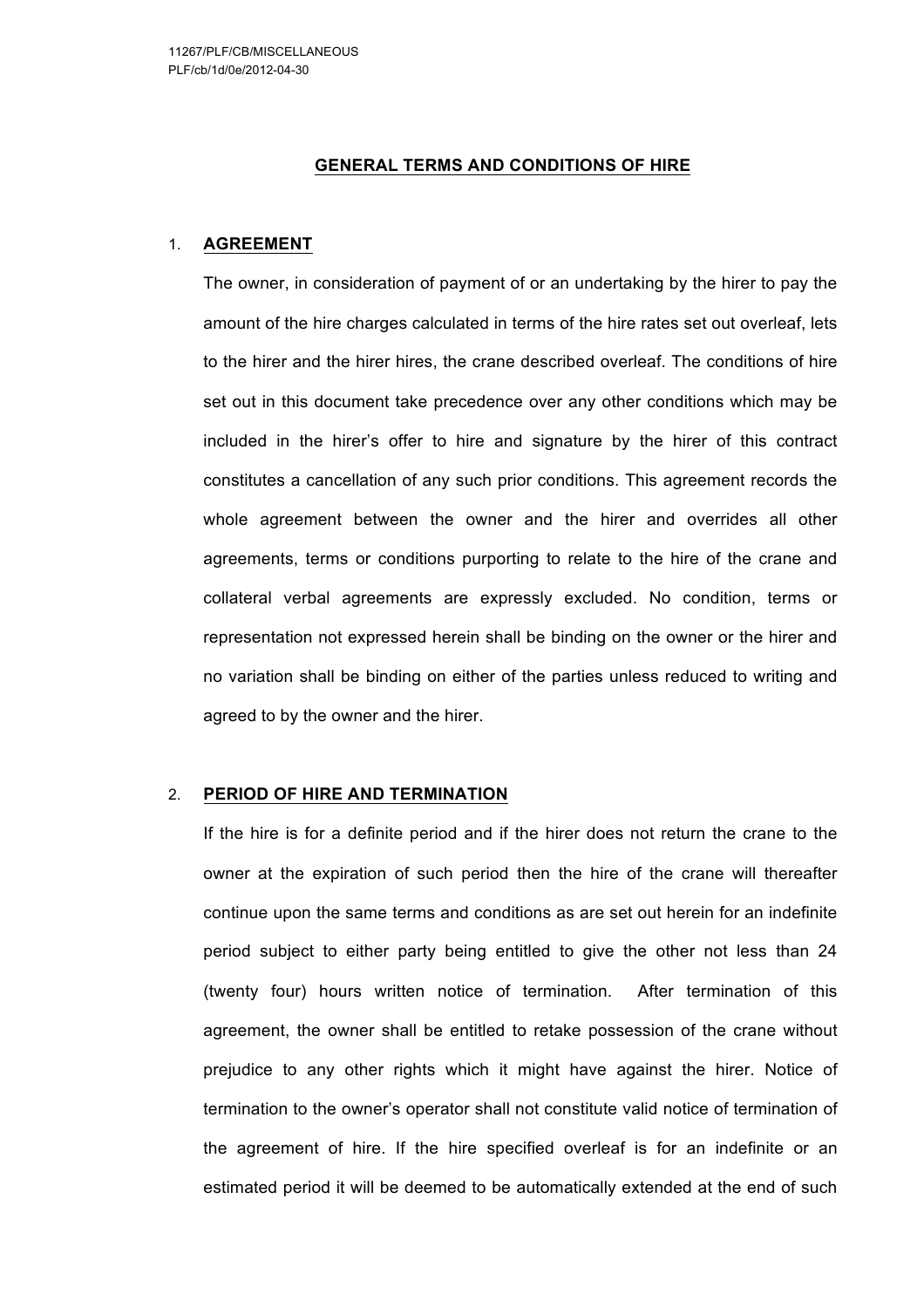period for additional periods of 24 ( twenty four) continuous hours upon the same terms and conditions as are set out herein and upon payment of the hirer to the owner of hire rates specified overleaf until terminated by either party in writing and on 24(Twenty Four) hours notice. Where the crane is required to be transported by low bed or any other means of transport then unless otherwise specified overleaf the hire period shall be deemed to commence when the crane leaves the owners depot or nominated site.

### 3. **NO CESSION OR SUBLETTING**

The hirer shall not cede or assign this agreement nor sublet, mortgage, pledge or in any way encumber the crane on the site and, save for the purpose of returning it to the owner shall neither remove nor allow it to be removed from the site without first obtaining written consent of the owner.

# 4. **ACCESS AND SITE CONDITIONS**

The owner or its duly authorised representative shall at all times be entitled to have access to the site and to inspect the crane. Where the ground or surface at the site is soft or unsuitable for the safe travelling or operation of the crane, the hirer shall be obliged, at its own cost to provide and lay suitable materials for the crane to travel or work on site. Failure by the hirer to comply with this obligation will constitute a beach of a material term of the agreement entitling the owner to cancel the agreement alternatively excusing the owner of performance of its obligation until such time as the hirer has provided and laid suitable materials.

### 5. **DEFECTS AND BREAKDOWN REPORT**

The hirer shall be obliged to notify the owner of any defects or deficiencies in the crane which are, or which become apparent, and/or are notified to the hirer by the operator, immediately by the quickest practical methods. In such event the hirer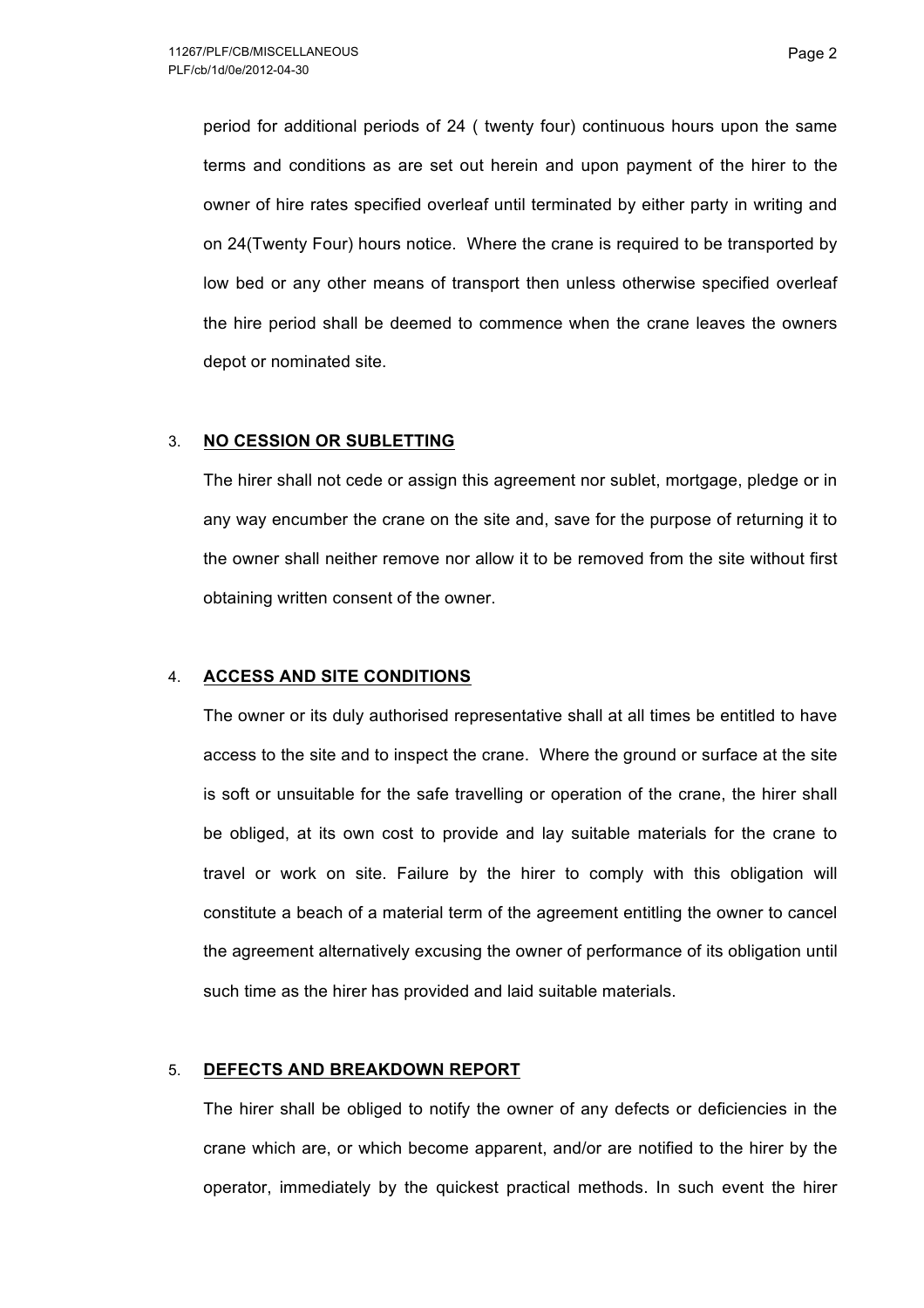shall cease using the crane forthwith failing which the hirer shall be liable for the agreed rate and for all loss or damage, including consequential loss or damage sustained by the owner arising out of such continued use of the crane.

Any breakdown of the crane shall be reported immediately by the quickest practical means by the hirer to the owner and such report shall be confirmed in writing forthwith. If the hirer fails to notify the owner of any breakdown to the crane caused by defect in the crane in terms of this clause then the hirer shall not be entitled to any reduction in the hire rate.

# 6. **RATED CAPACITY AND USE OF CRANE**

The owner undertakes that the crane shall perform substantially in accordance with the manufacturers rated capacity and specifications and shall be serviced and maintained by it. The hirer acknowledges that the owner has tendered to the hirer the manufacturers rated capacity and specifications of the crane. Signature of the daily time sheets shall be deemed to be acceptance by the hirer that the crane has performed satisfactorily or when no operator is supplied, signature of the hirer of the delivery note shall be deemed to be acceptance by the hirer that having regard to the manufacturers rated capacity and specifications, the crane is fit for the purpose for which it has been hired.

The hirer undertakes that it will use or permit the crane to be used only in a responsible manner and undertakes not to perform any lifts beyond the cranes rated capacity and specification, nor to perform any tandem or multiple lifts without the written consent of the owner first being obtained. During the period of hire the hirer undertakes and warrants that it will use or permit the crane to be used only for the purpose for which it was hired.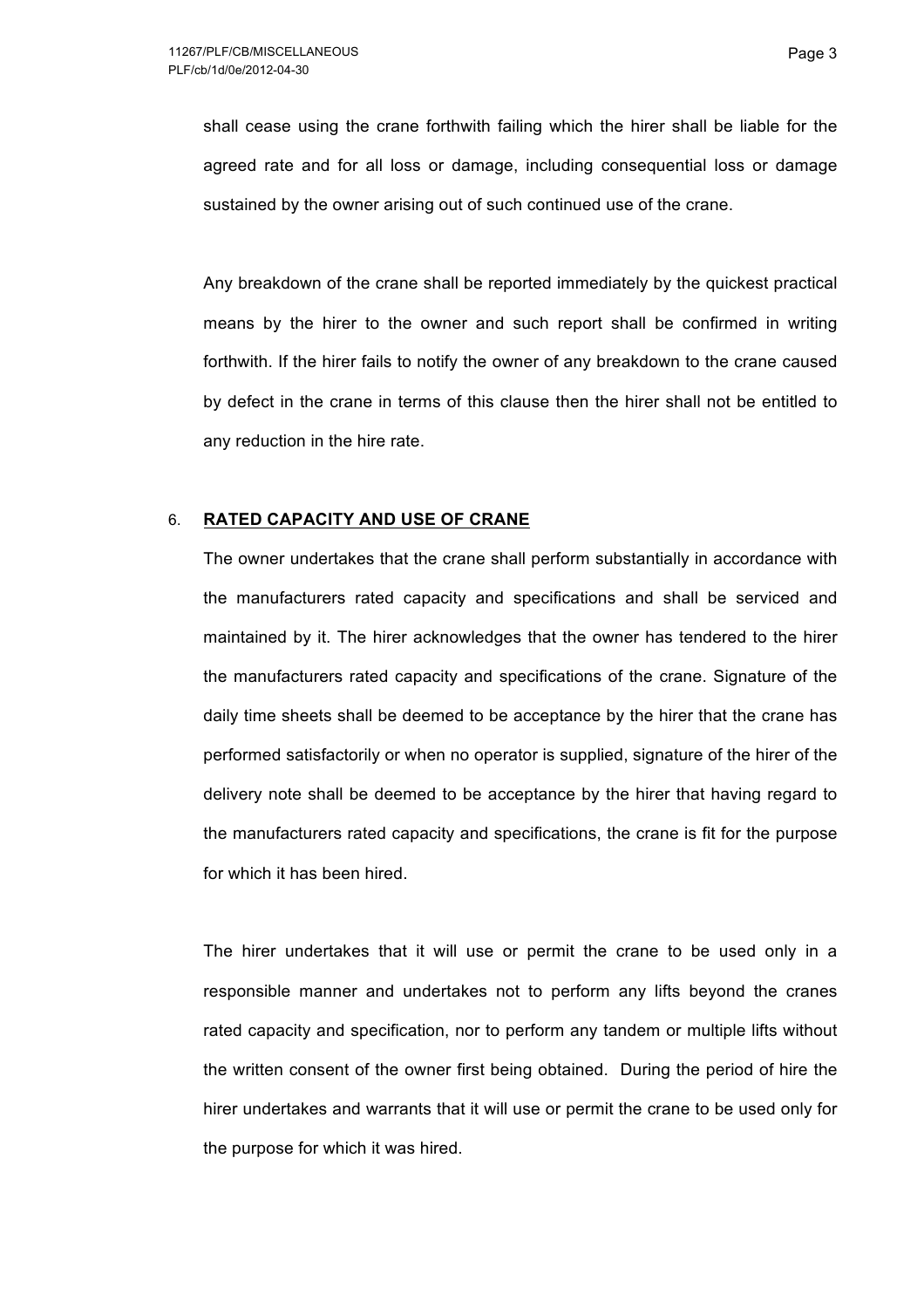## 7. **HIRER'S SUPERVISION OF OPERATOR**

Whilst on the site the operator shall be under the sole and absolute control and supervision of the hirer who shall be responsible for all the operators acts or omissions. The hirer warrants and undertakes that it will give to the operator clear and specific instructions and directions for all work to be performed by the operator and the crane on site. The hirer shall be obliged and warrants that it will supervise or will provide responsible and competent supervision for the operator whilst the crane is on site during the period of hire.

## 8. **OPERATORS ACCOMMODATION AND MESSING**

Where it is necessary for the operator to reside on or near the site during the period of this agreement and where it is agreed that the hirer shall supply accommodation, this shall be specified overleaf and throughout such period the hirer shall be obliged to provide reasonable accommodation and messing of a standard appropriate to the operator and transport to and from such accommodation to the site.

### 9. **RISK**

The risk of any loss of or damage to the crane and/or to property and/or injury to persons, passes to the hirer on arrival of the crane on site. Such risk remains with the hirer until the crane leaves site.

Where the crane is required to be transported by lowbed or any other means of transport, excluding self-propulsion, which is provided or arranged by the hirer the risk of loss or damage to the crane whilst in transit or being handled, loaded or off loaded at any place shall be assumed by and shall pass to the hirer at the commencement of the loading operation at the owner's depot or nominated site and shall remain with the hirer until the crane has returned to the owner for off loading by it at its depot or nominated site. In any case where transport is provided or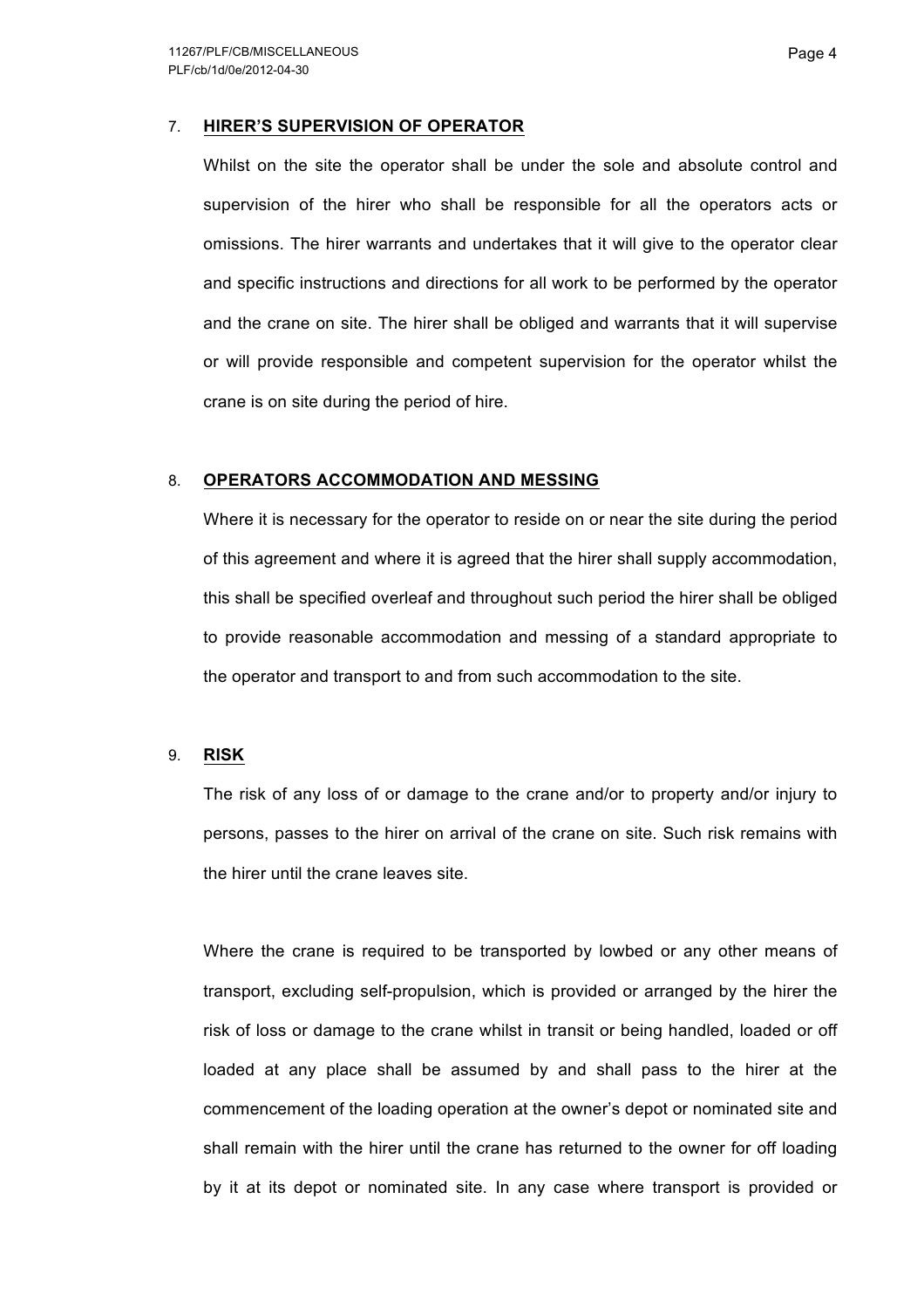arranged by the hirer whether on commencement or termination of the hire period the hirer indemnifies the owner against any loss of or damage to any property whatsoever, or arising from injury to or death of any person, caused or occurring whilst the crane is in transit or being loaded, handled or off loaded.

#### 10. **INDEMNITY BY THE HIRER AND EXCLUSION OF OWNER'S LIABILITY**

While the crane is at the risk of the hirer, the owner shall not be responsible or liable to the hirer or to any other person for any acts or omissions on the part of the owner's operator (or on the part of the hirer's servants, employees or contractors) nor shall the owner be liable for any damages whether direct or consequential of whatsoever nature occasioned to the hirer or to any other person or property. The hirer indemnifies and holds the owner harmless against all such claims including the cost of defending any such claim or action. Without limiting the generality of this sub clause, the indemnity and exclusion of liability provided herein shall specifically apply to damage to goods on the hook and surrounding property.

The owner shall not be liable or responsible to the hirer, the hirer's principal or anyone else for any direct or consequential loss or damage suffered by the hirer or any other person arising out of the stoppage of the crane through any cause whatsoever. The hirer hereby indemnifies and holds the owner harmless in respect of any such claim made by any other person against the owner arising out of the hire of the crane or from any cause aforesaid.

### 11. **DOWNTIME**

The hirer shall be liable for ongoing hire charges calculated at the rates specified overleaf notwithstanding that the crane is idle as a result of inclement weather, normal running repairs including refuelling, changing tyres and repairing punctures or as a result of any other factor beyond the owner's control. The hirer shall not be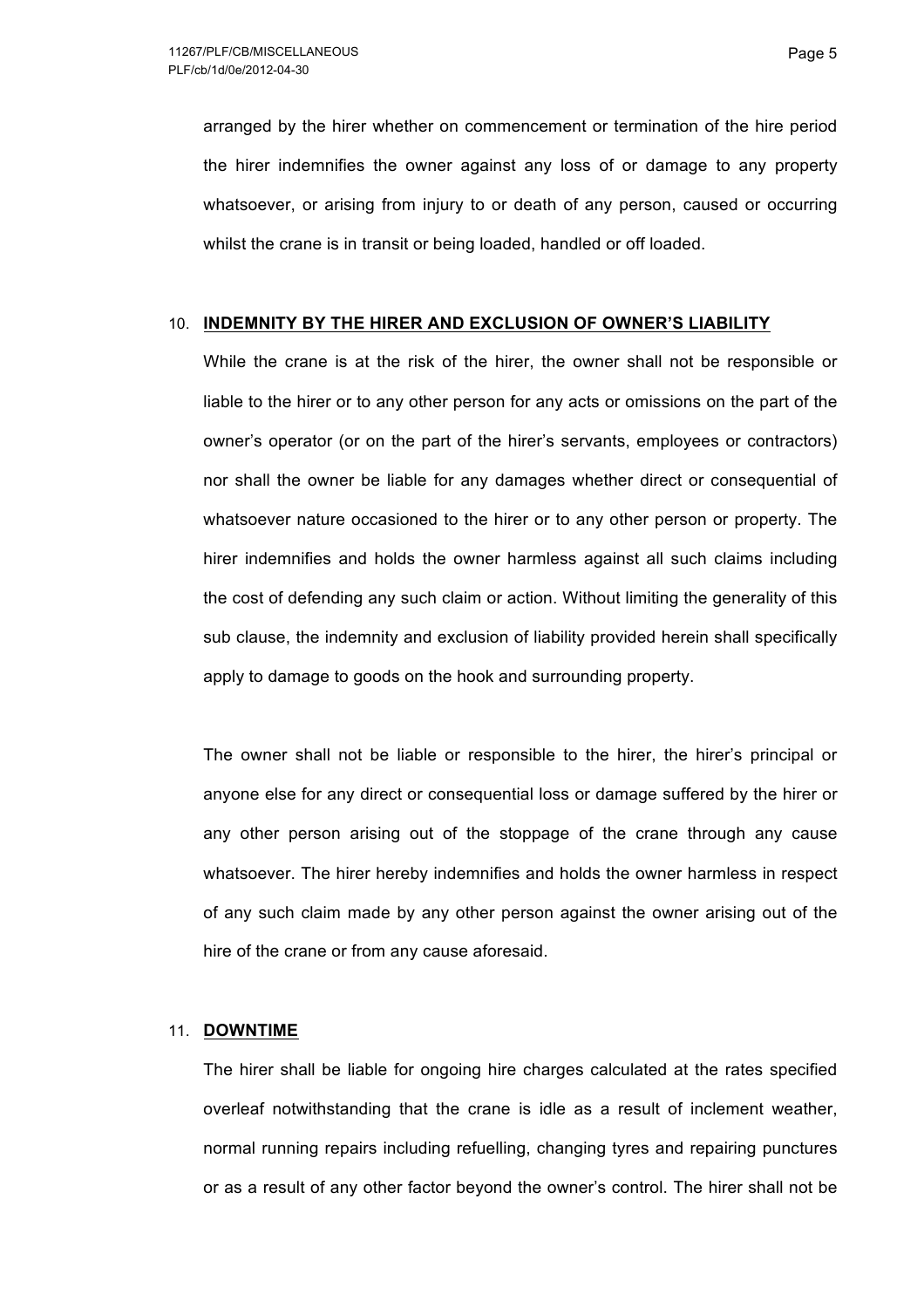liable for hire charges when the crane is idle due to unavailability of the operator or due to breakdown of the crane caused by defect in the crane subject to compliance by the hirer with the terms of clause 5.

# 12. **HIRER'S LIABILITY FOR DIRECT AND CONSEQUENTIAL LOSS**

The hirer shall be responsible for all loss or damage suffered by the owner as a result of accident or breakdown whilst the crane is at the hirers risk including the cost and expenses of recovering the crane and including the travelling and subsistence expenses of the owner or it's nominee incurred as a direct result of any accident or breakdown.

The hirer shall be responsible for any consequential loss suffered by the owner as a result of any accident or breakdown whilst the crane is at the owners risk, such loss not being restricted to the hire charges for the unexpired period of hire but extending to and including, loss of income suffered by the owner for such period as is reasonably required to repair or replace the crane.

The provisions of sub-clause 1 and 2 above shall not apply to breakdown of the crane, caused by inherent defect in the crane or by the owner's failure to maintain the crane, subject always to compliance by the hirer with the provisions clause 5.

# 13. **INSURANCE**

Insurance of all and any liability of whatsoever nature on the part of the hirer arising out of the use of the crane or the hire of the crane is the responsibility of the hirer.

### 14. **BREACH**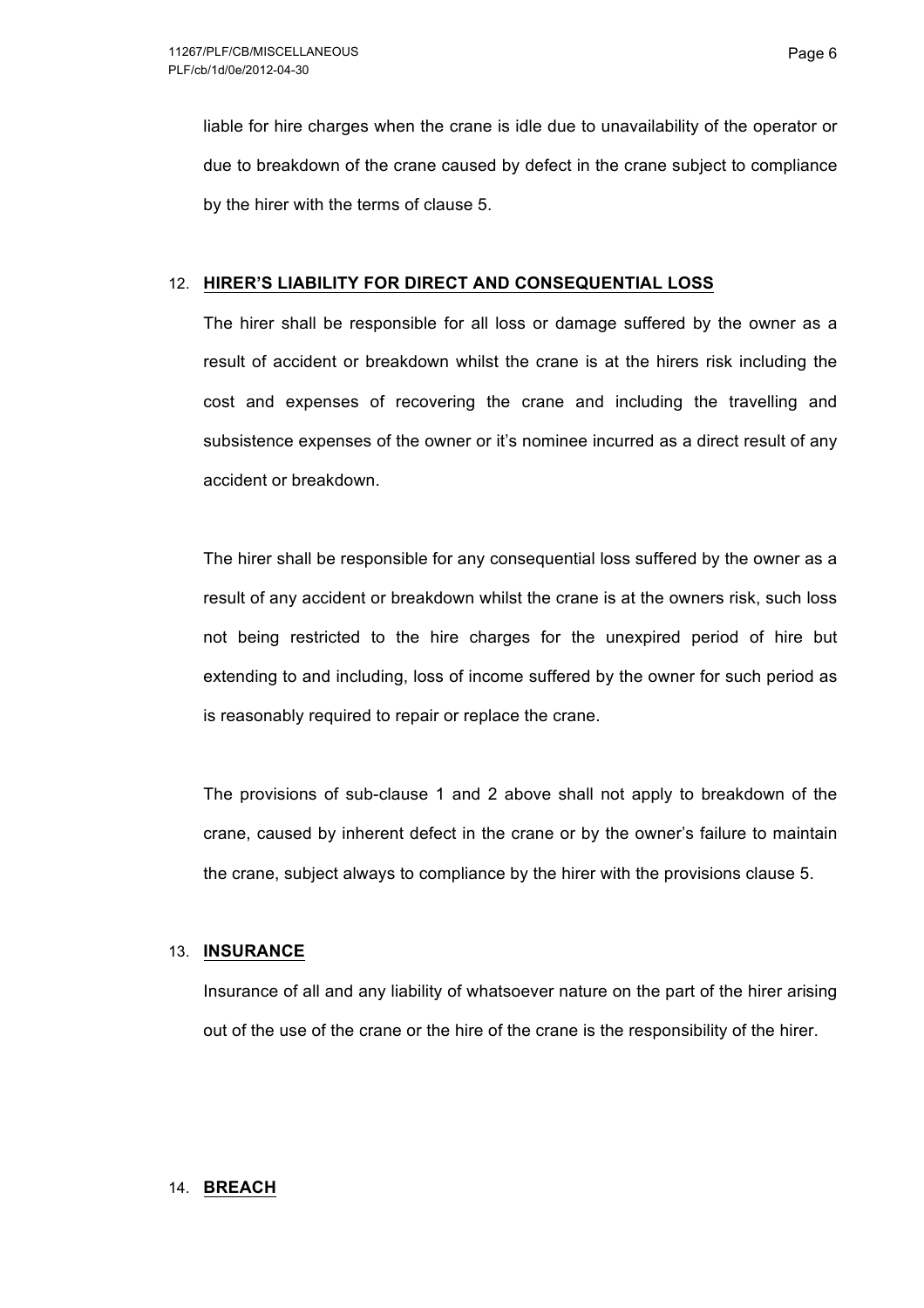If the hirer commits any breach of the conditions of this agreement, including failure to pay any amount due by the hirer to the owner, or if any judgment is obtained against the hirer, or the hirer commits an act of insolvency, or is placed under judicial management, or ceases to carry on business, then the owner shall be entitled forthwith without notice to the hirer to cancel this agreement and take possession of the carne and the hirer shall immediately restore and give possession of the crane to the owner. Notwithstanding the cancellation of this agreement by the owner or the taking of possession by the owner of the crane, the owner shall be entitled to recover from the hirer all monies due to or to become due in terms of this agreement for the full and unexpired hire period, together with all costs, incurred or made by the owner in connection with cancellation of the agreement and/or obtaining possession of the crane.

## 15. **TIME SHEETS**

- 15.1. Unless stated to the contrary overleaf hire charges payable by the hirer are based on the hours or days reflected on the time sheets. The operator shall during the period of hire retain in his possession a pad of unsigned time sheets. According to whether the hire as stated overleaf is for a period of days or weeks the operator shall present to the hirer daily or weekly time sheets for signature by or on behalf of the hirer. In the event that the hirer disputes the content of the daily or weekly time sheet and/or refuses to sign any time sheet, he shall within 24 (twenty four) hours of presentation of the time sheet notify the owner of the fact of his refusal and the grounds therefore. In this regard notification to the operator shall not constitute notification to the owner.
- 15.2. Time sheets duly completed by the operator shall be *prima facie* evidence of the correctness of the content of the time sheet.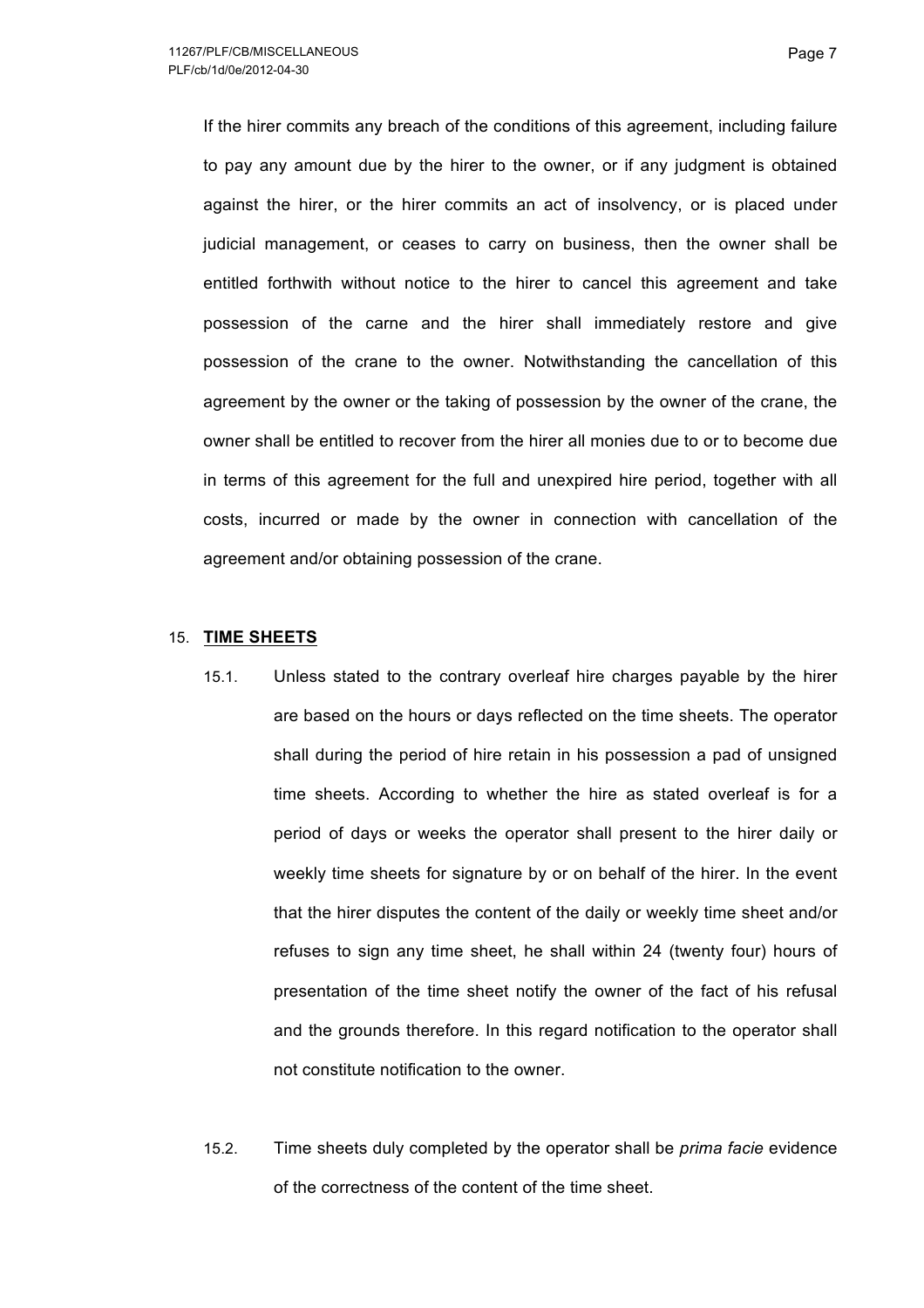- 15.3. Signature of any time sheet by or on behalf of the hirer constitutes acceptance by the hirer of the correctness of the content of the time sheet.
- 15.4. The hirer warrants, and this agreement is entered into on the strength of such warranty, that whoever signs time sheets on behalf of the hirer will be duly authorised by the hirer to do so.

#### 16. **SLINGS AND RIGGINGS**

There shall be no obligation upon the owner to supply slings but in the event that the owner agrees to supply its standard selection of slings, it gives no warranties that the said slings will be suitable for the hirer's purposes or for any lift to be performed by the crane described overleaf at the hirer's instance and all directions and/or instructions for rigging and methods of slinging shall be the sole and absolute responsibility of the hirer who indemnifies and holds harmless the owner against all claims for loss or damage of any nature whatsoever whether consequential or otherwise arising out of the use of the said slings by the hirer, or arising out of the rigging and methods of slinging.

### 17. **TYRES AND TUBES - HIRER'S RESPONSIBILITY**

The owner hereby warrants that the tyres on the cranes supplied will be in good condition. The hirer shall however be liable and responsible for the cost of repairing all tyre and tube punctures or damage to tyres during the period of hire and shall be responsible for all cuts or abrasions of tyres and tubes and the replacement thereof during the period of hire. Unless the hirer notifies the owner in writing to the contrary within 24 (twenty four) continuous hours of delivery of the crane to site, the tyres on the cranes shall be deemed to be in good condition. Should the hirer object to the condition of the tyres in terms of this clause and a dispute arise as to such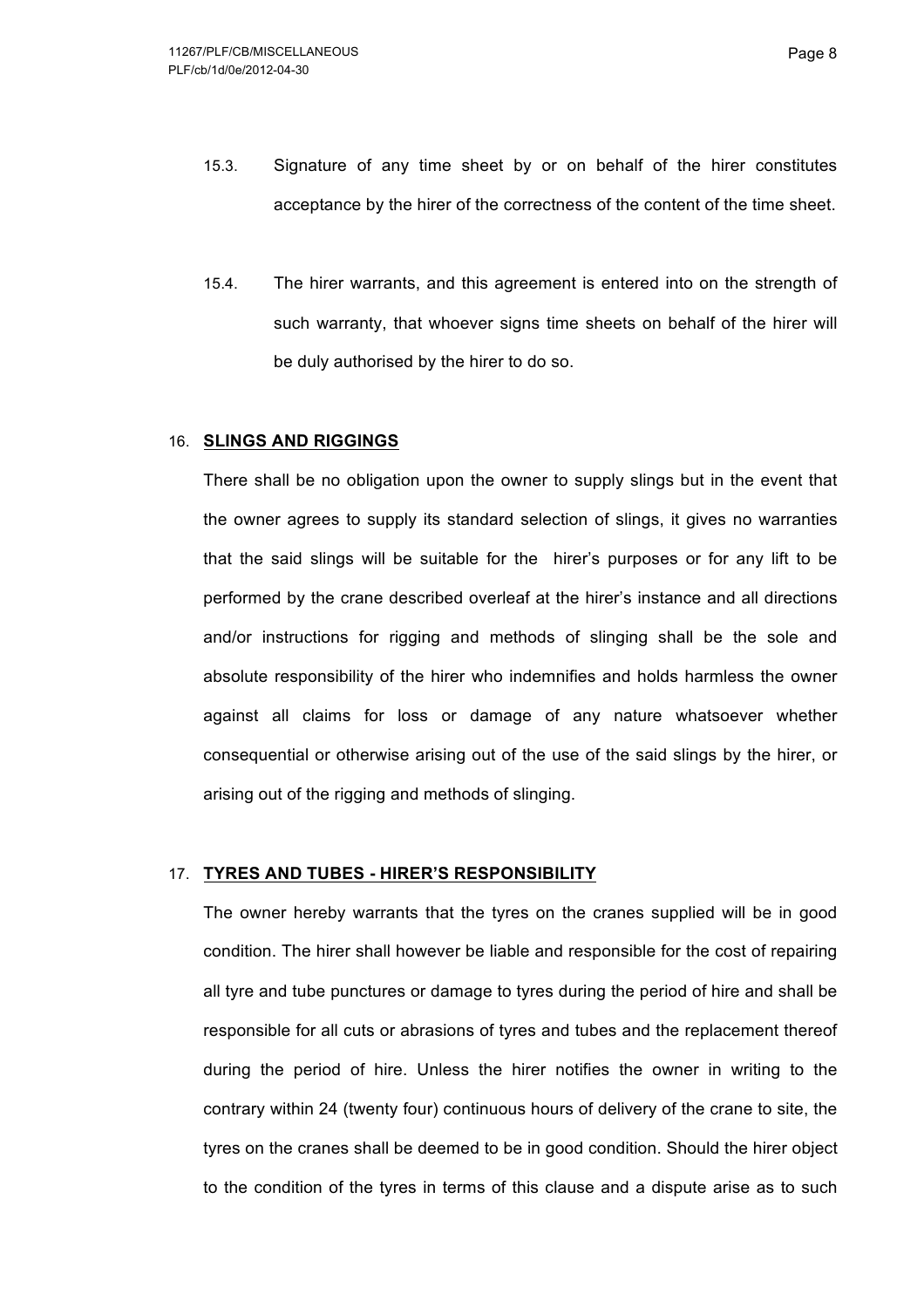condition then the dispute shall be referred to a representative appointed by the company which supplied the tyres whose decision shall be final and binding on both parties.

## 18. **MINIMUM HOURS**

A 6-hour minimum will be charged on a one-day hire for all cranes up to and including 50t capacity. Hires in excess of one day will be charged at a 9-hour minimum per day between the hours of 7h00 and 16h30. Cranes over 50t capacity are hired out at a 10-hour minimum from 7h00 to 17h30 at all times.

# 19. **SITE ESTABLISHMENT**

The charge for traveling the cranes to and from site is a fixed sum over and above the minimum period of hire and is referred to as site establishment.

### 20. **VAT**

All prices quoted are exclusive of VAT unless stipulated.

# 21. **AVAILABILITY**

The equipment offered is subject to availability at the time of your requirement.

# 22. **VOETSTOOTS**

All equipment is sold "voetstoots".

# 23. **LOAD TESTING, INDUCTIONS AND MEDICALS**

The rates quoted specifically exclude any tests, inductions and/or medicals, which may be required. These will be charged at rates ruling at the time of such requirements.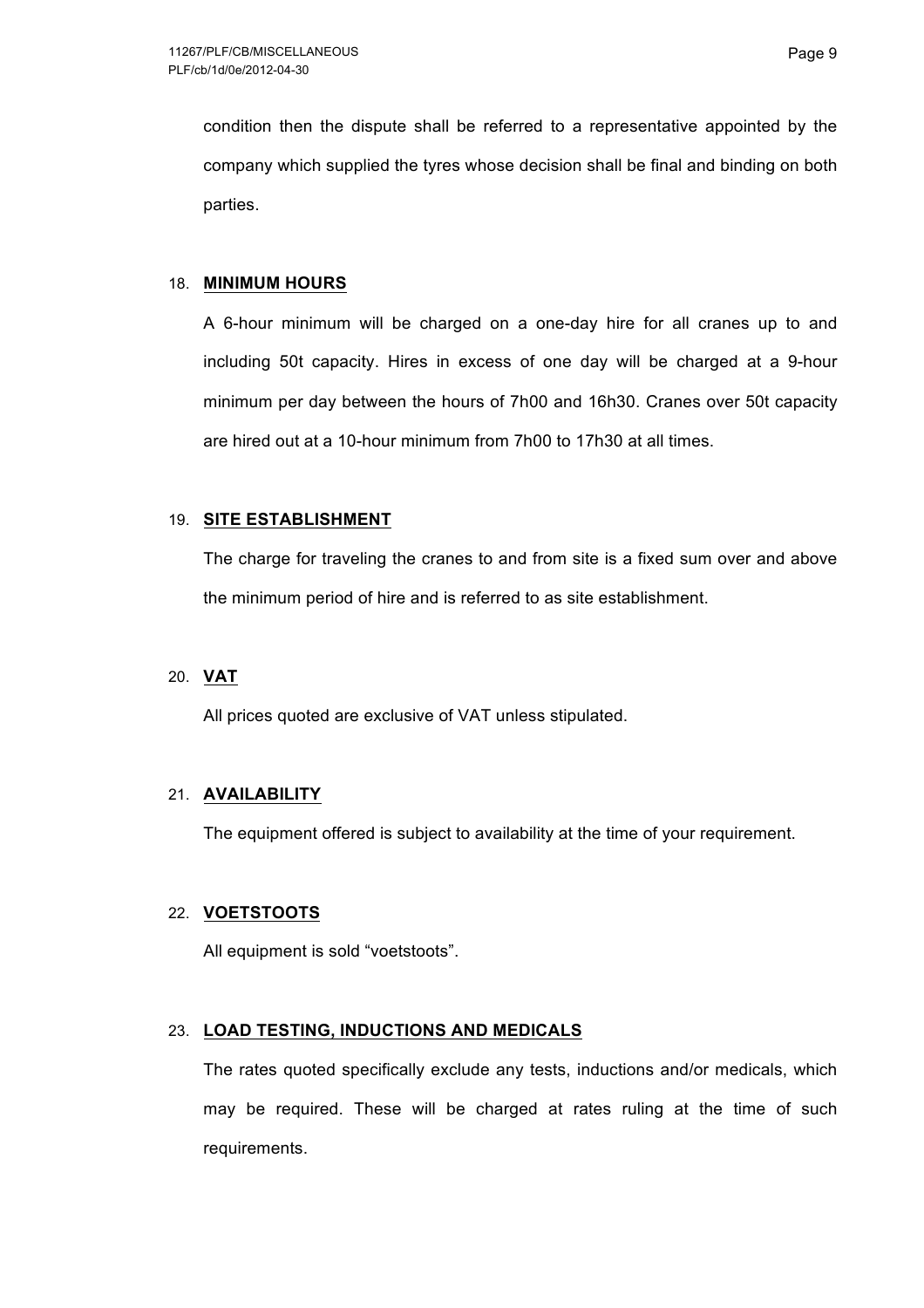### 24. **RETURN OF CRANES FOR REPAIRS**

If at any time after the date of delivery, the crane is in the opinion of the owner in need of repairs, it may stop the further use thereof until such repairs have been carried out on site or the owner may arrange for such crane to be sent to a depot and in the latter event, the owner shall be entitled to replace such cranes forthwith with a similar crane, the owner paying all costs of transport involved in the removal of such cranes to the owner's depot or site nominated by it for repair and delivery of the substituted crane and the agreement shall continue as if the substituted crane had been the subject thereof alternatively the owner shall after consultation with hirer be entitled to terminate the agreement forthwith in relation to the crane by giving written notice to the hirer. Should the hirer insist that the operation continue despite apparent faults, the hirer shall take full responsibility for any damages which may result from its continued operation.

### 25. **PAYMENT –NO SET OFF**

- 25.1. Payment of the amount shown as due by the hirer on the owner's invoice shall be made to the owner within 30 (thirty) days of date invoice and free of exchange at the place indicated on the invoice.
- 25.2. Interest on overdue accounts will accrue at the prime overdraft rate charged by the owners bankers.
- 25.3. The hirer shall not be entitled to claim set off in respect of any amount owing or alleged to be owing to the hirer under any circumstances whatsoever.

# 26. **WAIVER**